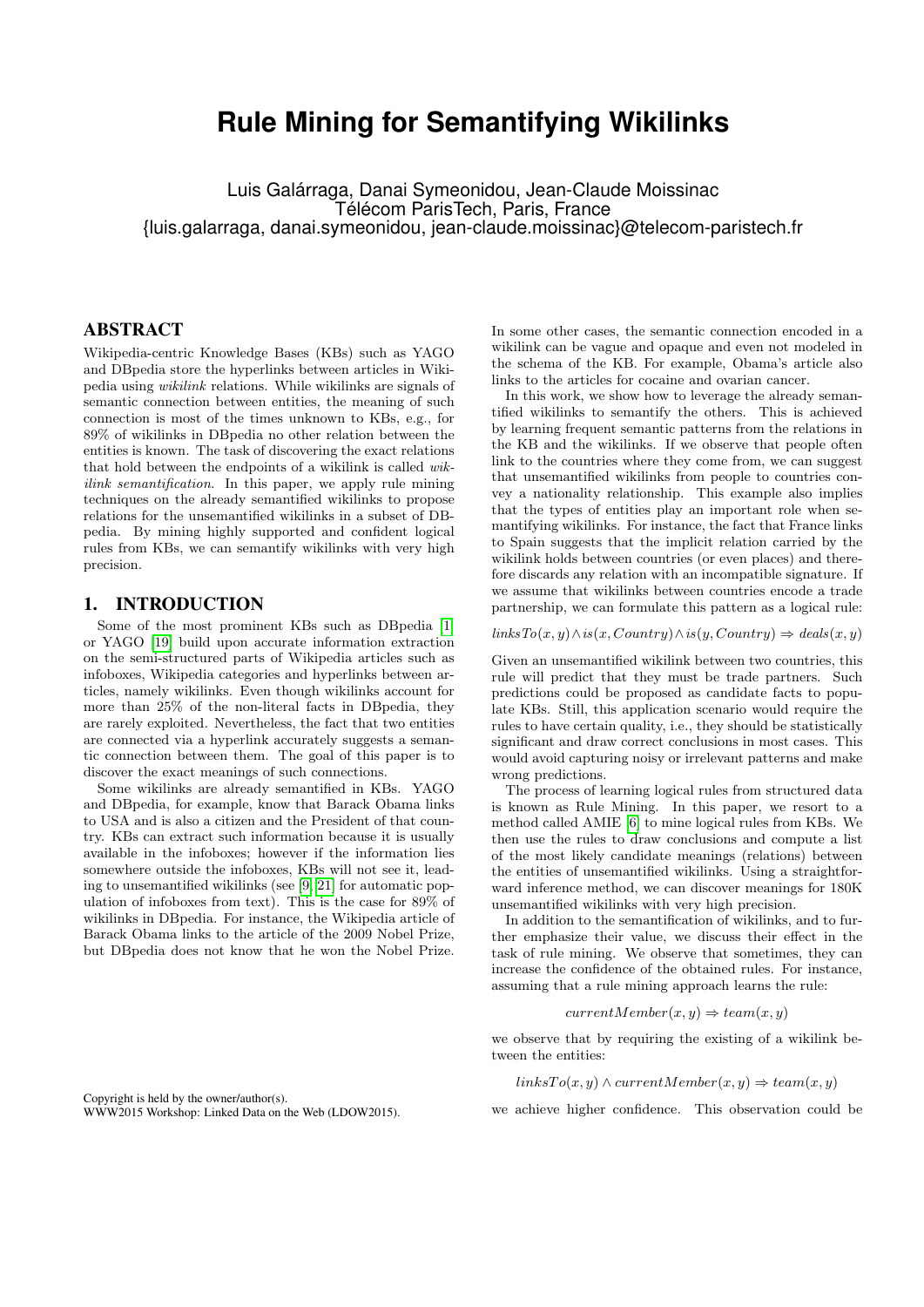leveraged by data inference and link prediction approaches. It also provides additional insights about the KB.

## 2. RELATED WORK

Link prediction. The task of discovering semantic links between entities in KBs is often referred in the literature as link prediction. Due to the prominence of the Semantic Web, the problem has been extensively studied using multiple paradigms.

Statistical graphical models such as Bayesian Networks [\[5\]](#page-4-5) and Markov Logic Networks (MLN) [\[17\]](#page-4-6) offer a theoretically rigorous framework for data inference in KBs. Given a KB and a set of soft weighted rules expressed in first order logic, MLNs support multiple inference tasks such as probability calculation for queries and predictions, and MAP (Maximum a Posteriori) inference. The major drawback of such methods is that in the original formulation they do not scale to the size of current KBs. Nevertheless, there have been initiatives to extend the applicability of MLNs to large datasets [\[14\]](#page-4-7).

Some approaches represent KBs as matrices or tensors [\[12,](#page-4-8) [13\]](#page-4-9). Under this paradigm, for instance, a KB can be represented as a three-dimensional tensor where the fact  $r(x, y)$  is encoded as 1 in the cell with coordinates  $(r, x, y)$ . Methods such as RESCAL [\[12\]](#page-4-8), among others [\[13,](#page-4-9) [18\]](#page-4-10) resort to tensor factorization and latent factor analysis on the matrix representation of the KB, in order to estimate the confidence of the missing cells, i.e., how likely the missing facts are true based on the latent features in the data. Even though the scores are often given a probabilistic interpretation, they are not probabilities in a strict sense. Unlike our approach, this line of methods does not rely on explicitly formulated rules to perform inference.

A third family of approaches [\[7,](#page-4-11) [20,](#page-4-12) [3\]](#page-4-13) resorts to embedding models to formulate the link prediction problem. In [\[20\]](#page-4-12), entities are represented as vectors in an embedding space, while relations are defined as transformations on those vectors, e.g., the transformation nationality maps the vector of Barack Obama to the vector of USA. Methods based on embedding methods are very effective at predicting values for functional relations, e.g., place of birth and still perform fairly well for one-to-many relations, e.g., children.

Unlike the previous methods, the approach proposed in [\[10\]](#page-4-14) relies on a graph representation for KBs and applies random walks and path ranking methods to discover new facts in large KBs. In a similar fashion [\[11\]](#page-4-15) mines frequent metapaths on data graphs, i.e., sequences of data types connected by labeled edges, and uses them to predict links between entities.

All the approaches mentioned so far tackle the link prediction problem in KBs in a general way. Our approach in contrast, has a more focused scope, since we aim at predicting semantic links for entities for which there exists a signal of semantic connection, namely a wikilink.

Wikilinks for type induction. Some approaches have leveraged the semantic value conveyed by wikilinks for the task of type inference in KBs. The work presented in [\[15\]](#page-4-16) represents the set of wikilinks as a directed graph where each entity is replaced by its more specific type in the DBpedia type hierarchy. The method discovers frequent subgraph patterns on such graph. These are called Encyclopedic Knowledge Patterns (EKP). EKPs can be used to describe classes of entities and therefore predict the types for untyped entities, e.g., instances of soccer players will often link to instances of coaches and soccer leagues. While this method also makes use of the instance information to mine patterns, it does not aim to discover relations between entities. Thus, it does not make use of any other relations holding between the endpoints of wikilinks. In the same spirit, [\[16\]](#page-4-17) builds upon EKPs and uses the instance information to map both entities and classes to a vector space. A similarity function on this space is used to compute the distance of an entity to the prototypical vector of classes and predict the types for untyped entities.

## 3. PRELIMINARIES

#### 3.1 Rule Mining

Our proposal to semantify wikilinks relies on logical rules mined from a KB and its wikilinks. In this paper we use a logical notation to represent rules and facts in a KB, e.g., the fact that Angela Merkel is a citizen of Germany is expressed as nationality(Angela Merkel, Germany). An atom is a fact where at least one of the arguments of the relation is a variable, e.g., *nationality* $(x, \text{Germany})$ . We say that an atom holds in a KB if there exists an assignment for the variables in the atom that results in a fact in the KB. Moreover,we say that two atoms are connected if they share at least one variable. The building blocks for logical rules are conjunctions of transitively connected atoms. For example, the rule that says that married couples have the same nationality can be expressed as:

 $nationality(x, y) \wedge spouse(x, z) \Rightarrow \text{nationality}(z, y)$ 

This is a Horn rule. The left-hand side of the implication is a conjunction of connected atoms called the body, whereas the right-hand side is the head. In this paper, we focus on closed Horn rules, i.e., rules where each variable occurs in at least two atoms of the rule. Closed Horn rules always conclude concrete facts for assignments of the variables to values in the KB. If the KB knows nationality(Barack Obama, USA) and spouse(Barack Obama, Michelle Obama), our example rule will conclude nationality(Michelle Obama, USA). If the conclusion of a rule does not exist in the KB, we call it a prediction. Rule Mining approaches require a notion of counter-examples and precision for rules, to account for the cases where the rules err. In the next section we describe such notions as well as a method to learn closed Horn rules from potentially incomplete KBs.

#### 3.2 AMIE

AMIE [\[6\]](#page-4-4) is a system that learns closed Horn rules of the form:

$$
B_1 \wedge \cdots \wedge B_n \Rightarrow r(x, y)
$$
 Abbrev.  $\mathbf{B} \Rightarrow r(x, y)$ 

AMIE assesses the quality of rules in two dimensions: statistical significance and confidence. The first dimension is measured by the support of the rule. This metric is defined according to the following formula:

$$
supp(\boldsymbol{B} \Rightarrow r(x,y)) := \#(x,y) : \exists z_1,...,z_m : \boldsymbol{B} \land r(x,y)
$$

In other words, the support is the number of distinct assignments of the head variables for which the rule concludes a fact in the KB. Support is defined to be monotonic; given a rule, the addition of a new atom will never increase its support. Moreover, support is a measure of statistical evidence, thus, it does not gauge the precision of the rule, i.e.,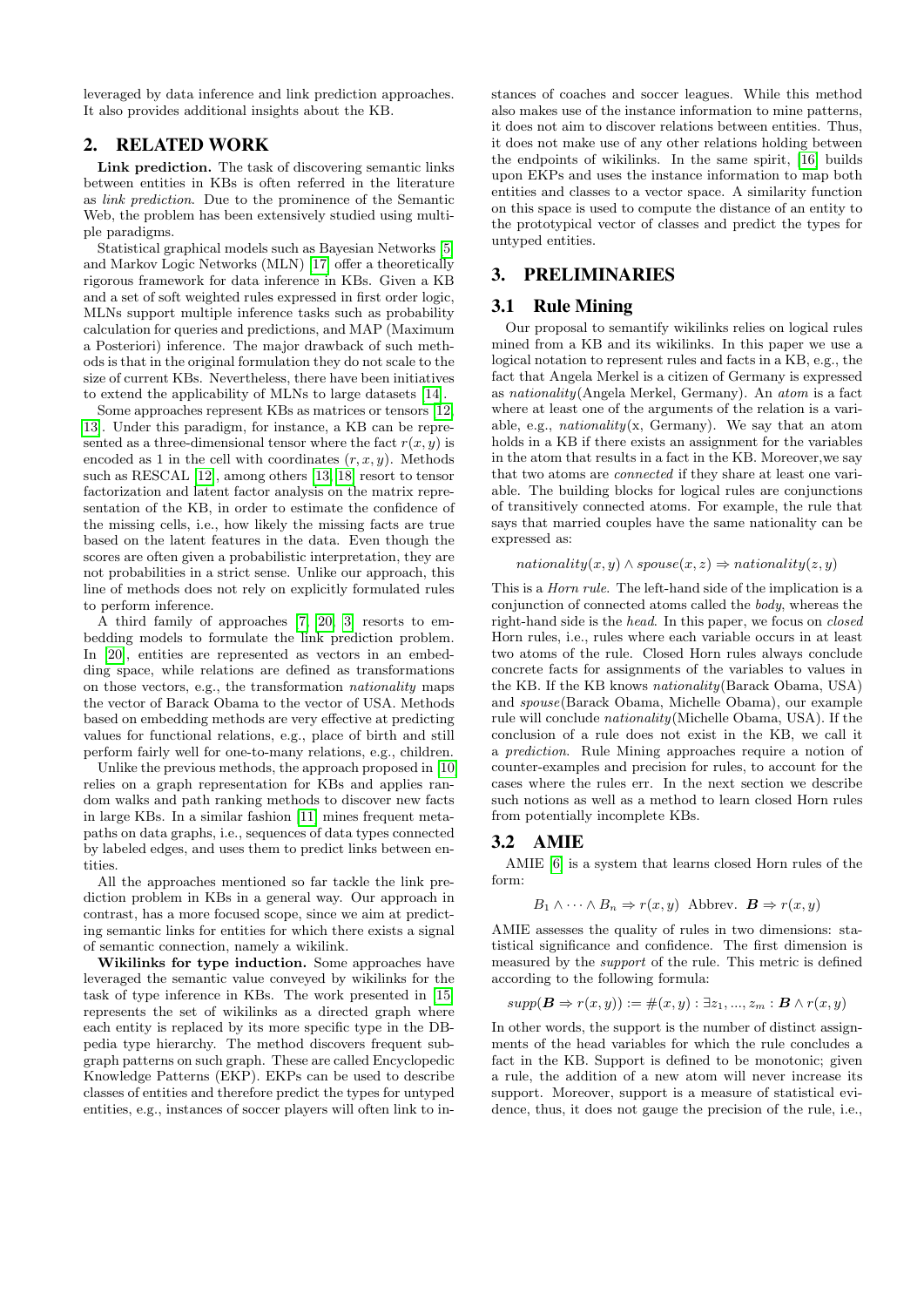how often it draws correct or incorrect conclusions. This requires a notion of negative examples. Since KBs do not encode negative information, rule mining approaches resort to different assumptions to derive counter-evidence. Methods based on traditional association rule mining [\[8\]](#page-4-18) resort to the Closed World Assumption (CWA). Under the CWA, any conclusion of the rule that is absent in the KB, is a counterexample. This mechanism, however, contradicts the Open World Assumption that KBs make. In constrast, AMIE uses the Partial Completeness Assumption (PCA) to deduce counter-examples. The PCA is the assumption that if a KB knows some r-values for an instance, then it knows all its values. If a rule predicts a second nationality for Barack Obama, knowing that he is American, the PCA will count such deduction as a counter-example. On other hand if the KB did not know any nationality for Obama, then such case would be disregarded as evidence, while the CWA would still count it as negative evidence. Notice that, the PCA is perfectly safe for functional relations, e.g., place of birth and still feasible for quasi-functions such as nationality.

The confidence of a rule under the PCA follows the formula:

$$
pcaconf(\boldsymbol{B} \Rightarrow r(x,y)) := \frac{supp(\boldsymbol{B} \Rightarrow r(x,y))}{\#(x,y) : \exists z_1, \dots, z_k, y' : \boldsymbol{B} \land r(x,y')}
$$

The PCA confidence normalizes the support of the rule (number of positive examples) over the number of both the positive and the negative examples according to the PCA.

AMIE uses support and confidence as quality metrics for rules and the user can threshold on these metrics. In addition, AMIE implements a set of strategies to guarantee good runtime and rules of good quality. Examples of such strategies are prune by support and the skyline technique. To prune the search space efficiently, AMIE relies on the monotonicity of support, that is, once a rule has dropped below the given support threshold, the system can safely discard the rule and all its derivations with more atoms. The skyline technique, on the other hand, is an application of the Occam Razor principle: among a set of hypotheses with the same predictive power, the one with fewer assumptions (the simplest) should be preferred. If the system has already learned a rule of the form  $\mathbf{B} \Rightarrow r(x, y)$  and then finds a more specific version of the rule, i.e.,  $\mathbf{B} \wedge r_n(x_n, y_n) \Rightarrow r(x, y)$ , the more specific rule will be output only if it has higher confidence.

#### 4. SEMANTIFYING WIKILINKS

Our approach to semantify wikilinks relies on the intuition that (a) wikilinks often convey a semantic connection between entities, (b) some of them are already semantified in KBs, (c) the types of the entities in the wikilink define the signature of its implicit relation and (d) the already semantified wikilinks can help us semantify the others. The already semantified wikilinks constitute our training set. From this training set, we mine a set of semantic patterns in the form of logical rules.

To justify our intuition, we look at the types of the endpoints of semantified wikilinks in DBpedia. We restrict our analysis to the classes Person, Place and Organization. Table [1](#page-3-0) shows the most common relations holding between pairs of those entities for which there exists at least one wikilink. For example, we observe that when a person links to a place, in 56% of the cases, the person was born in that place. Similarly, when an organization links to a place, in 19% of

the cases, this corresponds to its location. We also observe that in our dataset, 81% of the links for these classes are not semantified. Rule mining techniques can help us learn the patterns suggested by Table [1](#page-3-0) and semantify more links. For example, the fact that organizations link to the places where they are located can be expressed as:

#### $linksTo(x, y) \wedge is(x,Org) \wedge is(y, Loc) \Rightarrow location(x, y)$

Such a rule would allow us to predict the relation location for unsemantified wikilinks between organizations and locations. This is a link prediction task and has a great value for web-extracted KBs such as YAGO or DBpedia.

We start by constructing a training set  $K$  from DB pedia  $3.8<sup>1</sup>$  $3.8<sup>1</sup>$  $3.8<sup>1</sup>$  consisting of 4.2M facts and 1.7M entities, including people, places and organizations. We enhance this dataset with the type information about the entities, i.e.,  $8M$  rdf:type statements, and the wikilinks between those entities. Since we can only learn from already semantified wikilinks, we restrict the set of wikilinks to those where both endpoints participate in a relation in the data, i.e.,  $linksTo(a, b) \in \mathcal{K}$ iff ∃  $r, r', x, y : (r(x, a) \lor r(a, x)) \land (r'(y, a) \lor r'(a, y))$ . This procedure led us to a training set  $K$  with a total of 18M facts. We ran AMIE on this dataset and configured it to mine closed Horn rules of the form:

$$
linksTo^*(x,y) \wedge \mathbf{B} \wedge is(x,C) \wedge is(y,C') \Rightarrow r(x,y)
$$

where  $linksTo$  is an alias for  $wikiPageWikiLink, linksTo*$ denotes either *linksTo* or *linksTo*<sup>-1</sup>, "*is*" is a synonym for rdf:type and  $\bf{B}$  is a conjunction of up to 2 atoms. We call them semantification rules. With support and PCA confidence thresholds 100 and 0.2 respectively, AMIE found 3546 semantification rules on the training set  $K$ . Table [2](#page-3-1) shows examples of those rules.

We then use the rules to draw predictions of the form  $p := r(a, b)$ , i.e.,  $r(a, b) \notin K$ . We restrict even further the set of predictions, by requiring the arguments to be the endpoints of unsemantified wikilinks, more precisely,  $\sharp r': r' \neq linksTo \land r'(a, b) \in \mathcal{K}$ . Recall that those predictions may have a different degree of confidence depending on the confidence of the rules that are used to deduce them. Moreover, a prediction can in principle be deduced by multiple rules since AMIE explores the search space of rules in an exhaustive fashion. To take this observation into account, we define the confidence of a prediction p according to the following formula:

<span id="page-2-1"></span>
$$
conf(p) := 1 - \prod_{i=1}^{|\mathcal{R}|} (1 - [\phi(R_i, p) \times pcaconf(R_i)]) \qquad (1)
$$

where R is the set of semantification rules and  $\phi(R_i, p) = 1$ if  $R_i \vdash p$ , i.e., if p is concluded from rule  $R_i$ ; otherwise  $\phi(R_i, p) = 0$ . The rationale behind Formula [1](#page-2-1) is that the more rules lead to a prediction, the higher the confidence on that prediction should be. The confidence is then defined as the probability that at least one of the rules  $R_i$  that concludes p applies. This can be calculated as 1 minus the probability that none of the rules holds. The latter probability is defined as the product of the probabilities that each rule in isolation does not hold, in other words  $(1-pcaconf(R_i)).$ Formula [1](#page-2-1) thus, makes two strong assumptions. First, it confers a probabilistic interpretation to the PCA confidence.

<span id="page-2-0"></span><sup>&</sup>lt;sup>1</sup>We learn rules on DBpedia 3.8 to corroborate some of their predictions automatically in DBpedia 3.9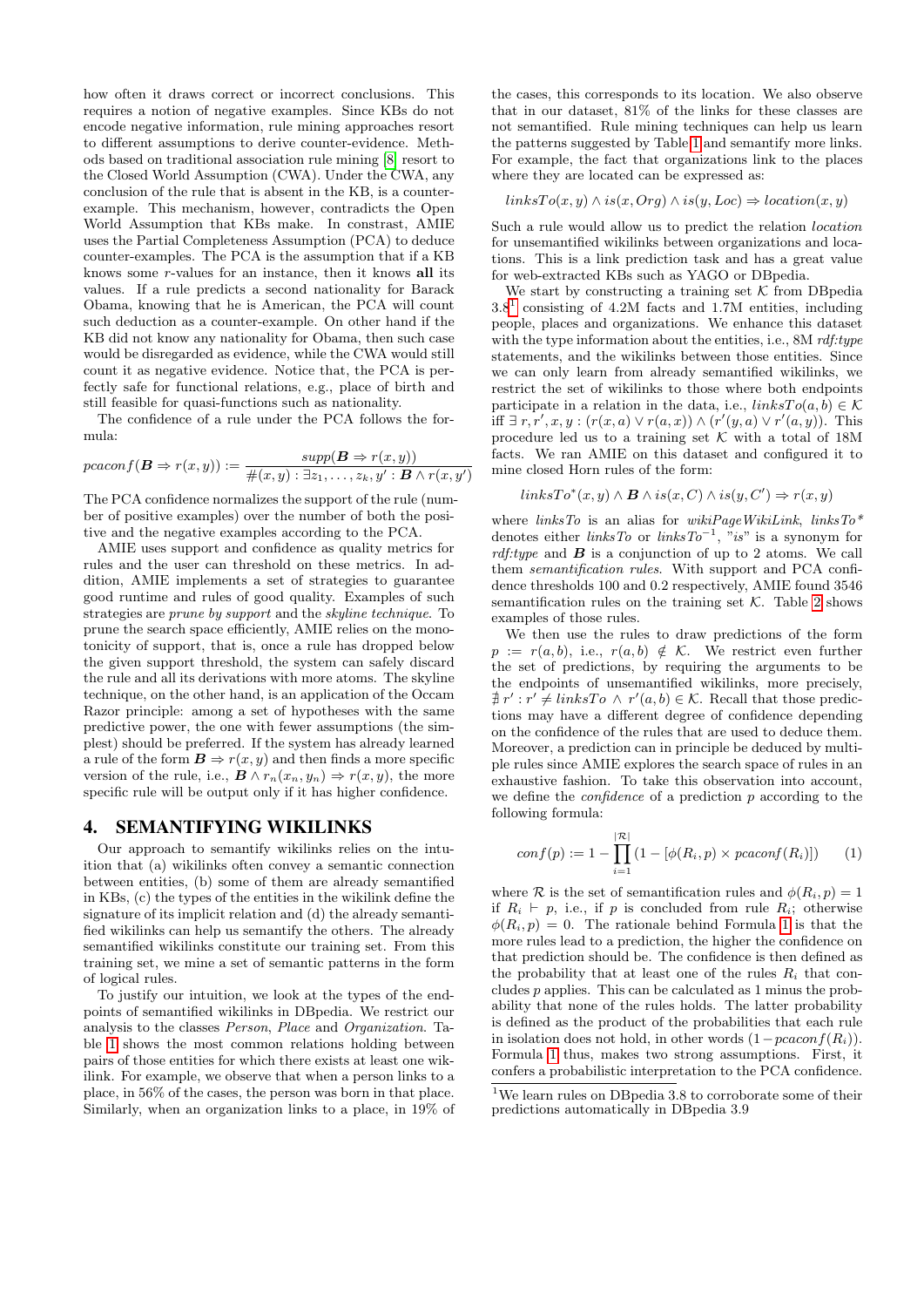| Domain       | Range        | Relation - % occurrences |        |                |                   |                         |       |
|--------------|--------------|--------------------------|--------|----------------|-------------------|-------------------------|-------|
| Person       | Person       | successor                | $18\%$ | associatedBand | $11\%$            | associatedMusicalArtist | 11\%  |
| Person       | Place        | birthPlace               | 56%    | deathPlace     | $\overline{18\%}$ | nationality             | $8\%$ |
| Person       | Organization | team                     | 53%    | almaMater      | 8%                | party                   | $5\%$ |
| Place        | Place        | isPartOf                 | $29\%$ | country        | 28\%              | location                | 13%   |
| Place        | Person       | leaderName               | 42%    | architect      | 32%               | saint                   | 12%   |
| Place        | Organization | owner                    | 24%    | tenant         | 16%               | operatedBy              | 12%   |
| Organization | Organization | sisterStation            | 18%    | associatedBand | $15\%$            | associatedMusicalArtist | 15%   |
| Organization | Person       | currentMember            | 22%    | bandMember     | 20%               | formerBandMember        | 20%   |
| Organization | Place        | location                 | 19%    | city           | $17\%$            | hometown                | 13%   |

<span id="page-3-0"></span>Table 1: Top-3 relations encoded in wikilinks between instances of Person, Place and Organization in DBpedia.

| Rule                                                                                                                               | PCA. Conf. |
|------------------------------------------------------------------------------------------------------------------------------------|------------|
| $linksTo(x, y) \wedge parent(x, y) \wedge successor(y, x) \wedge is(x, Person) \wedge is(y, Person) \Rightarrow predecessor(x, y)$ | 1.0        |
| $linksTo(x, y) \wedge picture(x, y) \wedge is(x, ArchitecturalStructure) \wedge is(y, Population) \Rightarrow location(x, y)$      | 0.94       |
| $linksTo(y, x) \wedge owner(x, y) \wedge subsidiary(y, x) \wedge is(y, Co) \wedge is(x, Co) \Rightarrow owningCompany(x, y)$       | $1.0\,$    |

<span id="page-3-1"></span>Table 2: Some semantification rules mined by AMIE on DBpedia.

<span id="page-3-2"></span>

| Precision@1   | Precision@3   |  |  |
|---------------|---------------|--|--|
| $0.77 + 0.10$ | $0.67 + 0.07$ |  |  |

Table 3: Average MAP@1 and MAP@3 scores for semantification of wikilinks on DBpedia.

Second, it assumes that rules are independent events. While we do not claim these assumptions to be correct, they still provide a naive baseline to estimate the likelihood of facts without resorting to more sophisticated approaches for data inference. As we show later, such a naive estimator delivers satisfactory results in our scenario.

Given an unsemantified wikilink  $l := linksTo(a, b)$ , Formula [1](#page-2-1) allows us to propose a list of candidate meanings for l. If among the set of predictions there are several facts of the form  $r_i(a, b)$ , then each relation  $r_i$  is a semantification candidate for l with confidence  $conf(r_i(a, b))$ . For each unsemantified link, we propose a list of semantification candidates sorted by confidence. Our procedure proposes relation candidates for 180K unsemantified wikilinks in the training set. Since, we can semantify only 1% of them by automatically checking our predictions in DBpedia 3.9, we evaluate the precision of our approach on a sample of 60 unsemantified wikilinks. We then evaluate the correcteness of their rankings of semantification candidates as follows: for each wikilink we count the number of correct candidates at top 1 and top 3 of the ranking, we then add up these counts and divide them by the total number of candidates at top 1 and top 3 respectively. This gives us an estimation of the precision of our approach. Table [3](#page-3-2) shows the estimated precision values drawn from the sample as well as the size of the Wilson Score Interval [\[4\]](#page-4-19) at confidence 95%. The results imply that, for example, the precision at top 1 for the whole set of wikilinks lies in the interval  $77\% \pm 10\%$  with  $95\%$ probability.

Table [4](#page-4-20) shows some examples of wikilinks and the ranking of semantification candidates proposed by our approach. The number in parentheses corresponds to the confidence of the semantification candidate. The candidates evaluated as correct according to the our evaluation are in italics.

| Rules without wikilink      | 857  |
|-----------------------------|------|
| Rules with wikilink         | 1509 |
| Rules with confidence gain  | 1389 |
| Weighted average gain (wag) | 0.03 |
| Rules with gain $\geq 0.1$  | 139  |

<span id="page-3-3"></span>Table 5: Statistics about rule mining with and without wikilinks.

#### 5. WIKILINKS FOR RULE MINING

The skyline technique implemented in AMIE prevents the system from reporting low quality rules. If AMIE finds two rules  $\mathbf{B} \Rightarrow r(x, y)$  and  $\mathbf{B} \land r_n(x_n, y_n) \Rightarrow r(x, y)$  and the latter has lower confidence, the system will not output it because it is worse in all dimensions, i.e., it has also lower support. We therefore investigate the confidence gain carried by the addition of wikilink atoms in rules.

We first run AMIE on the DBpedia mapping-based triples. In a second run, we add the wikilinks to the mapping-based triples and instruct the system to mine, when possible, rules of the form  $linksTo^*(x, y) \wedge \mathbf{B} \Rightarrow r(x, y)$ , i.e., if the skyline technique does not prune the longer rule. In both cases, we set a threshold of 100 positive examples for support and no confidence threshold. We report our findings in Table [5.](#page-3-3) We observe that requiring the head variables to be connected via a wikilink increases the number of rules from 857 to 1509. This occurs because in the second run, AMIE sometimes mines versions of the rules with and without the linksTo<sup>∗</sup> atom. In other words, for some rules the addition of a wikilink atom provides a confidence gain. This is the case for 1389 rules as Table [5](#page-3-3) shows. We are interested in finding how much confidence gain is carried by those rules. Thus, we define the gain of a wikilink rule as a variant of the gain metric used in association rule mining [\[2\]](#page-4-21):

 $gain(R) := supp(R) \times (pcaconf(R) - pcaconf(R_{\neg linksTo}))$ 

That is, the gain of a wikilink rule is the product of its support and the difference in confidence with respect to the rule without the  $linksTo^*$  atom. Table [5](#page-3-3) reports an average gain of 0.03. We find, however, that for 10% of rules,